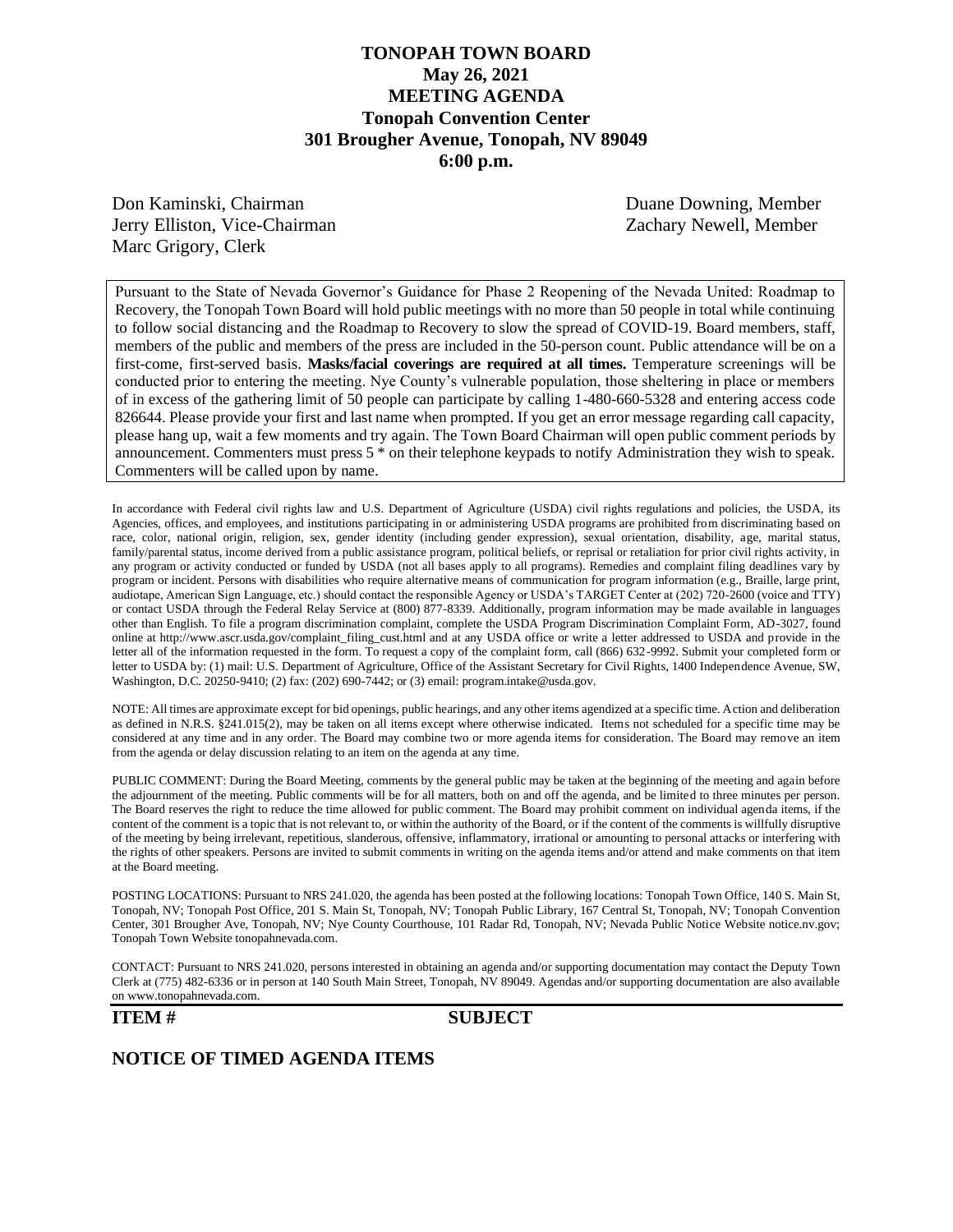#### **6:00 p.m. [Public Hearing](https://www.tonopahnevada.com/agendas/backup-2021/PublicHearingLib_05202021143506.pdf)**

Public Hearing for the Fiscal Year 2021/2022 Final Budget of the Town of Tonopah; and discussion, deliberation and decision to adopt, or amend and adopt the Fiscal Year 2021/2022 Final Budget of the Town of Tonopah.

## **6:15 p.m. Recess to the Tonopah Library Board of Trustees (Agenda Attached)**

# **Pledge of Allegiance**

- 1. Public Comment Three minute time limit per person for matters both on and off the agenda. No action will be taken by the Board.
- 2. For Possible Action Approval of the Agenda for the Tonopah Town Board Meeting held this day, May 26, 2021.
- 3. For Possible Action Discussion, deliberation, and possible action to approve minutes, in context, from the following budget workshops and regular meetings: Budget Workshops: February 19, 2021; March 26, 2021
- 4. Town Board Member's, Department Manager's, Nye County Commissioner's and Tonopah Main Street Comments This item is limited to announcements and/or topics/issues proposed for future meetings / workshops.
- 5. [For Presentation Only](https://www.tonopahnevada.com/agendas/backup-2021/5-26-2021-item-5.pdf) Presentation of Nye County Sheriff's Department PSST Spending Plan for FY 2021/2022. (Petitioner: Nye County Sheriff's Office)
- 6. [For Possible Action](https://www.tonopahnevada.com/agendas/backup-2021/5-26-2021-item-6.pdf) Discussion, deliberation, and possible action to approve the Nye County Sheriff's Department PSST Spending Plan for FY 2021/2022. (Petitioner: Nye County Sheriff's Office)
- 7. For Possible Action Discussion, deliberation, and possible action to approve use of the "Vehicle Use Agreement" form by Town Administration for employees and volunteers authorized to use Town owned vehicles and equipment. (Petitioner: Becky Braska)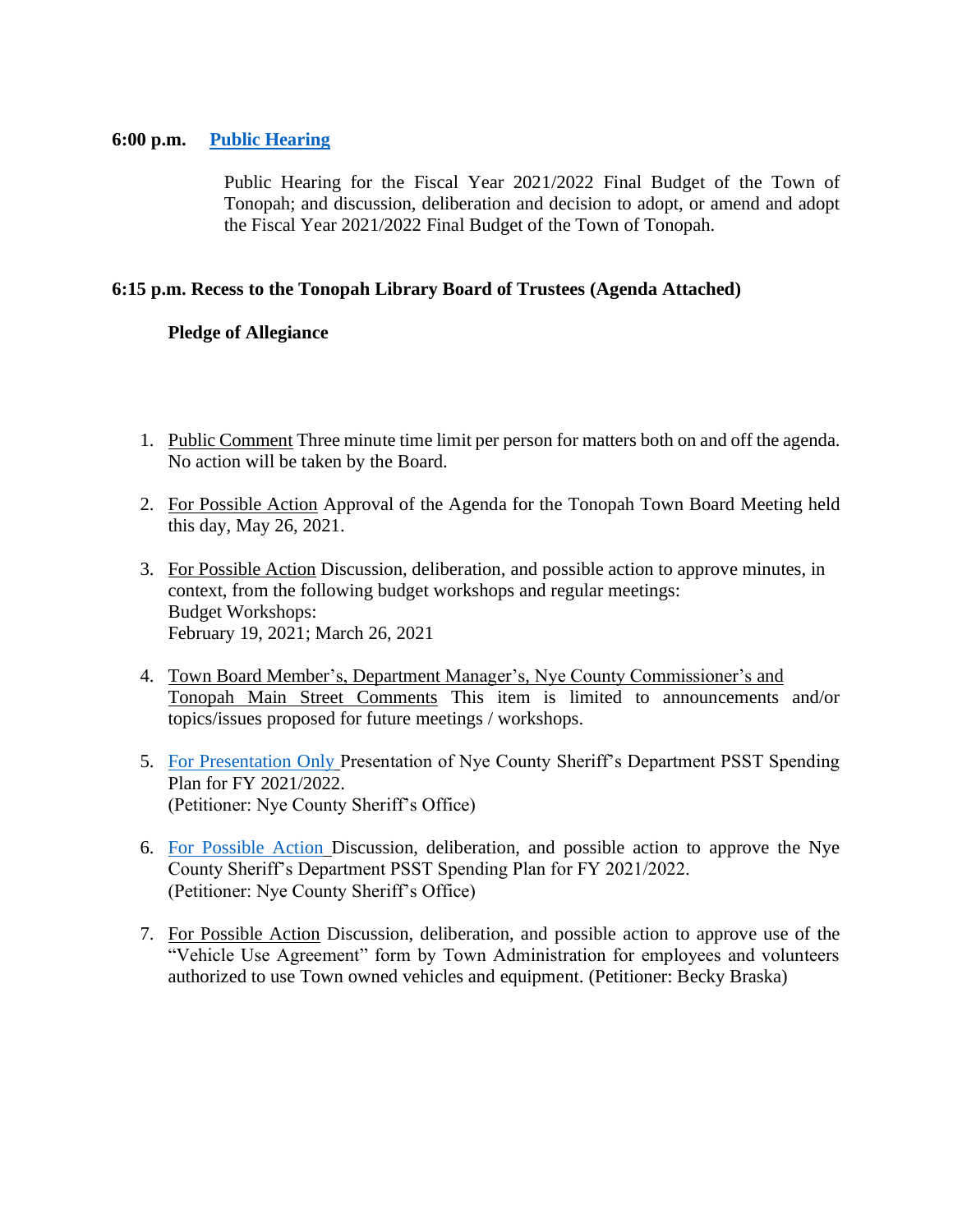- 8. For Possible Action Discussion, deliberation, and possible action on Department Staff Reports:
	- a) Town Administration
	- b) Town Maintenance
	- c) Fire Department
	- d) Pool
	- e) Parks
	- f) Fairgrounds
	- g) Joe Friel Sports Complex
	- h) Tonopah Historic Mining Park
	- i) Convention Center
	- j) Tourism/Events, Room Tax
	- k) Capital Projects
	- l) Tonopah Public Utilities Water Fund: Administration, Operations, Distribution, Transmissions, Wells
	- m) Tonopah Public Utilities Sewer Fund: Administration, Operations, Treatment Plant
- 9. Correspondence Review and discussion; no action will be taken.
- 10. For Possible Action Approval of vouchers for payment.
- 11. Public Comment Three minute time limit per person for matters both on and off the agenda. No action will be taken by the Board.
- 12. For Possible Action Adjourn.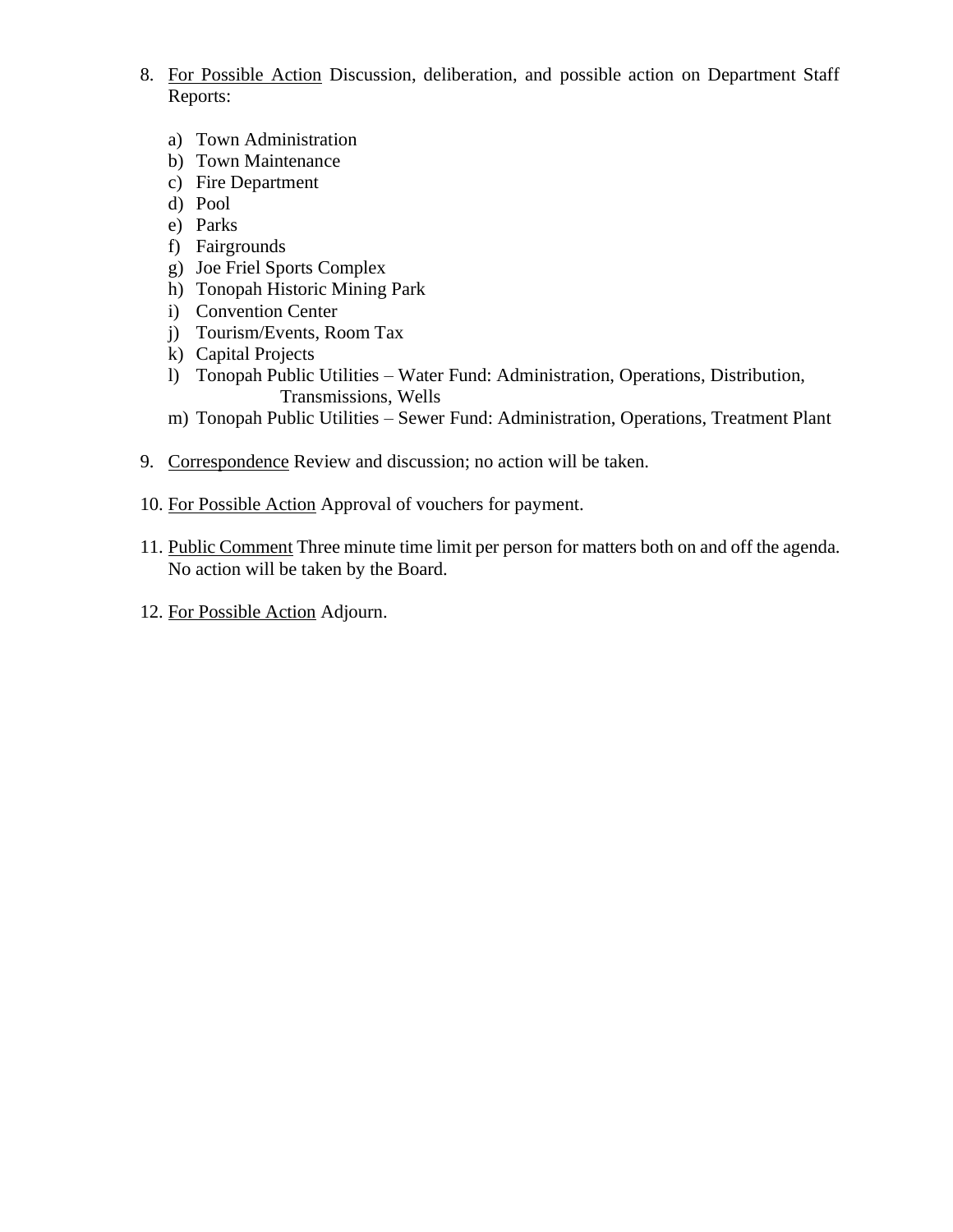## **TONOPAH LIBRARY DISTRICT BOARD OF TRUSTEES May 26, 2021 MEETING AGENDA Tonopah Convention Center 301 Brougher Avenue, Tonopah, NV 89049 6:15 p.m.**

Duane Downing, Chairman Jerry Elliston, Trustee Don Kaminski, Vice-Chairman Zachary Newell, Trustee Marc Grigory, Clerk

Pursuant to the State of Nevada Governor's Guidance for Phase 2 Reopening of the Nevada United: Roadmap to Recovery, the Tonopah Library District Board of Trustees will hold public meetings with no more than 50 people in total while continuing to follow social distancing and the Roadmap to Recovery to slow the spread of COVID-19. Board members, staff, members of the public and members of the press are included in the 50-person count. Public attendance will be on a first-come, first-served basis. Temperature screenings will be conducted prior to entering the meeting. **Masks/face coverings are required at all times.** Nye County's vulnerable population, those sheltering in place or members of in excess of the gathering limit of 50 people can participate by calling 1-480-660-5328 and entering access code 826644. Please provide your first and last name when prompted. If you get an error message regarding call capacity, please hang up, wait a few moments and try again. The Tonopah Library District Board of Trustees Chairman will open public comment periods by announcement. Commenters must press 5 \* on their telephone keypads to notify Administration they wish to speak. Commenters will be called upon by name.

In accordance with Federal civil rights law and U.S. Department of Agriculture (USDA) civil rights regulations and policies, the USDA, its Agencies, offices, and employees, and institutions participating in or administering USDA programs are prohibited from discriminating based on race, color, national origin, religion, sex, gender identity (including gender expression), sexual orientation, disability, age, marital status, family/parental status, income derived from a public assistance program, political beliefs, or reprisal or retaliation for prior civil rights activity, in any program or activity conducted or funded by USDA (not all bases apply to all programs). Remedies and complaint filing deadlines vary by program or incident. Persons with disabilities who require alternative means of communication for program information (e.g., Braille, large print, audiotape, American Sign Language, etc.) should contact the responsible Agency or USDA's TARGET Center at (202) 720-2600 (voice and TTY) or contact USDA through the Federal Relay Service at (800) 877-8339. Additionally, program information may be made available in languages other than English. To file a program discrimination complaint, complete the USDA Program Discrimination Complaint Form, AD-3027, found online at http://www.ascr.usda.gov/complaint\_filing\_cust.html and at any USDA office or write a letter addressed to USDA and provide in the letter all of the information requested in the form. To request a copy of the complaint form, call (866) 632-9992. Submit your completed form or letter to USDA by: (1) mail: U.S. Department of Agriculture, Office of the Assistant Secretary for Civil Rights, 1400 Independence Avenue, SW, Washington, D.C. 20250-9410; (2) fax: (202) 690-7442; or (3) email: program.intake@usda.gov.

NOTE: All times are approximate except for bid openings, public hearings, and any other items agendized at a specific time. Action and deliberation as defined in N.R.S. §241.015(2), may be taken on all items except where otherwise indicated. Items not scheduled for a specific time may be considered at any time and in any order. The Board may combine two or more agenda items for consideration. The Board may remove an item from the agenda or delay discussion relating to an item on the agenda at any time.

PUBLIC COMMENT: During the Board Meeting, comments by the general public may be taken at the beginning of the meeting and again before the adjournment of the meeting. Public comments will be for all matters, both on and off the agenda, and be limited to three minutes per person. The Board reserves the right to reduce the time allowed for public comment. The Board may prohibit comment on individual agenda items, if the content of the comment is a topic that is not relevant to, or within the authority of the Board, or if the content of the comments is willfully disruptive of the meeting by being irrelevant, repetitious, slanderous, offensive, inflammatory, irrational or amounting to personal attacks or interfering with the rights of other speakers. Persons are invited to submit comments in writing on the agenda items and/or attend and make comments on that item at the Board meeting.

POSTING LOCATIONS: Pursuant to NRS 241.020, the agenda has been posted at the following locations: Tonopah Town Office, 140 S. Main St, Tonopah, NV; Tonopah Post Office, 201 S. Main St, Tonopah, NV; Tonopah Public Library, 167 Central St, Tonopah, NV; Tonopah Convention Center, 301 Brougher Ave, Tonopah, NV; Nye County Courthouse, 101 Radar Rd, Tonopah, NV; Nevada Public Notice Website notice.nv.gov; Tonopah Town Website tonopahnevada.com.

CONTACT: Pursuant to NRS 241.020, persons interested in obtaining an agenda and/or supporting documentation may contact the Deputy Town Clerk at (775) 482-6336 or in person at 140 South Main Street, Tonopah, NV 89049. Agendas and/or supporting documentation are also available on www.tonopahnevada.com.